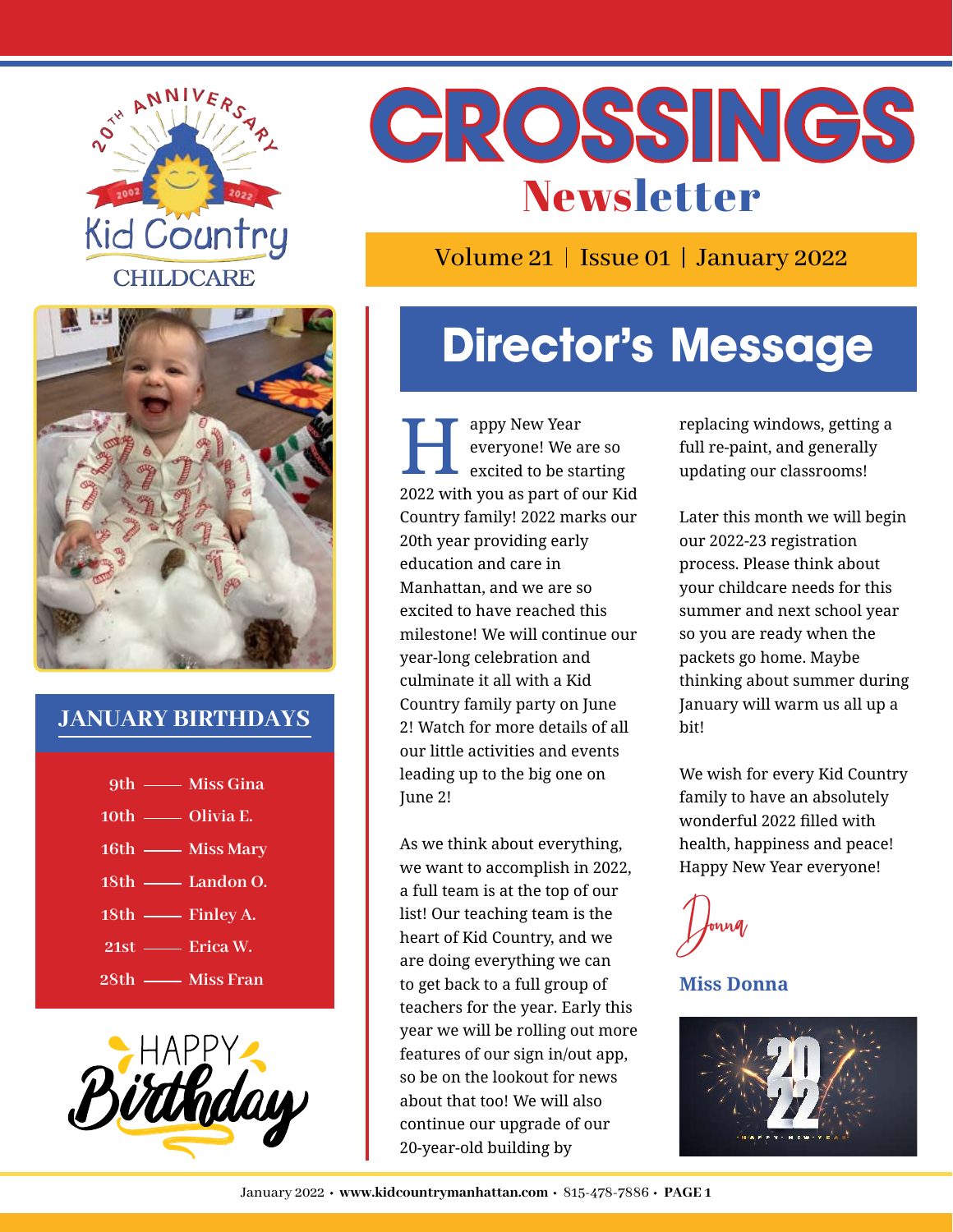

## **Yellow Ducks**

Example The Vellow Ducks films the Vellow Ducks films with holiday firsts, smiles and activities. The teachers inspired the holiday magic by decorating the classroom with multi-color lights, holiday icons and a Christmas tree. A garland with lights was secured above the changing table to be viewed by the children as they completed a diapering routine. ecember was a cheerful and memorable month in the Yellow Ducks filled

A visit from Santa kicked off the holiday activities, as smiles were shining from ear to ear by all. Santa's visit was followed by a week of holiday extravaganza which has the Ducks feeling the holiday spirit down to their mistletoes! The Yellow Ducks participated in painting ornaments, decorating cookies, and listening to Kid Country's Christmas carolers (Blue Dolphins). Along with the holiday experiences, the Yellow Ducks were still working on strengthening their overall gross

motor development. Gross motor skills are the abilities that develop through using the large muscles of the body in a coordinated and controlled way. Movements of the whole arms, the legs and the truck are all gross motor movements. The Yellow Ducks teachers consistently encourage tummy -time, assisted sitting and playing on the floor for the younger infants. Nevertheless, this month the teachers wanted to mix up and challenge the older infants' gross motor skills. This was accomplished by setting up tunnels for them to crawl through and introducing a climbing cube/ slide. The mobile children had a blast utilizing their whole body to engage in the gross motor activities.

All in all, the Yellow Ducks had a month full of tree-mendous achievements and creating new memories. We are excited for the new beginnings in the New Year!

**Miss Karen, Miss Amy, and Miss Gina**

### **Purple Parrots**

Parrots were busy getting in the Christmas spirit this month! The toddlers worked on both their fine and gross motor skills by creating artwork and dancing around the classroom to Christmas music! To end the month the Purple Parrots celebrated with a Christmas party along with a week full of fun activities! appy holidays from the Purple Parrots classroom! The Purple H

The toddlers used their sensory skills to create handprint candy canes to display in the classroom as well as play in shaving cream to drive the cars through like snowmobiles. The teachers painted the toddlers' hands red, and they stuck them to the candy cane to create a handprint. The Purple Parrots laughed as the teachers painted their hands. The toddlers also used paint to create a present by painting a paper with red and green paint and sticking a bow on top. The Purple Parrots also created winter hats out of cotton balls.

To conclude the month, the Purple Parrots celebrated with a Christmas party! To start the fun the toddlers enjoyed a special sweet treat! The toddlers used their gross motor skills to have a snowball toss with their peers, this enhanced taking turns and communicating with their classmates. The toddlers worked together to decorate a Velcro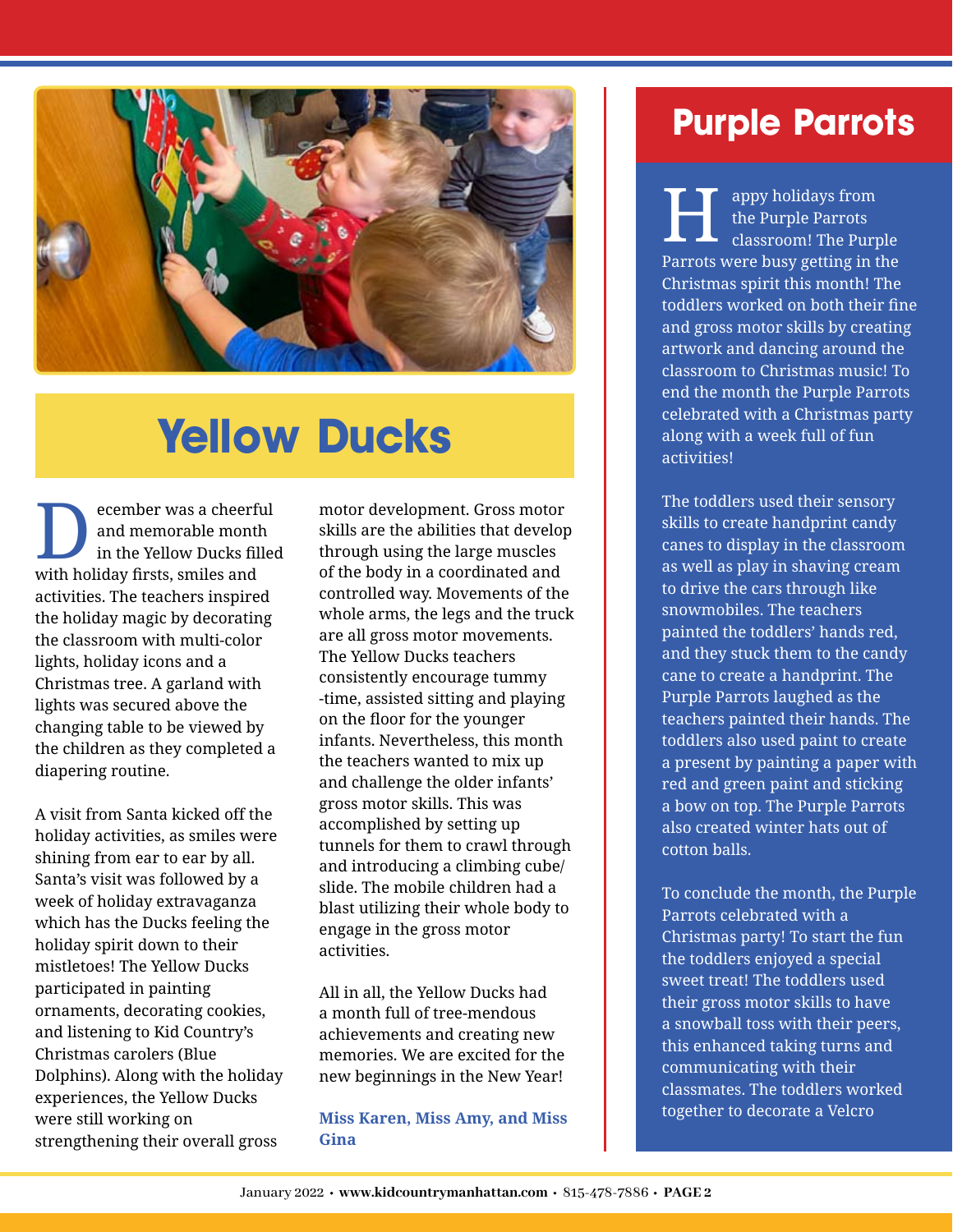#### *Purple Parrots Continues...*

Christmas tree! The Purple Parrots also enjoyed a Christmas craft by coloring and putting stickers onto a stocking! The teachers encouraged the toddlers to use their fine motor skills to peel and stick the stickers on the stockings as well as use their pincer grip to color.

To wrap up the month, the Purple Parrots had a week full of winter extravaganza! We celebrated the last week by decorating ornaments, explored in a snow sensory bin, decorated cookies, and enjoyed a special snack with pajama day, just to name a few things!

We cannot wait to see what the new year will bring!

**Ms. Kathy, Ms. Emily S., and Ms. Emily K.**



## **Red Robins**

spirit! The month of December was focused on fine and gross motor activities. Fine motor skills are incredibly important because they help build dexterity and strengthen the muscles in their fingers and hands. Fine motor skills foster the necessary life skills for example, using utensils to eat, learning to zip up coats and using art materials such as crayons. The Red Robins experienced a variety of art projects this month that enhanced their fine motor development. The Robins enjoyed creating with unconventional art materials to create their very own polar bear. The Robins engaged the muscles in their hands as they used glue sticks throughout the project. When the weather allowed, the Robins enjoyed time outside to enhance their gross motor development by climbing, jumping, and running around the playground. he Red Robins spent the month of December<br>getting into the Christmas

The Red Robins enjoyed the holiday festivities at Kid Country! The children were excited to hear stories from Miss Donna and Miss Emily as they ate colorful holiday cookies with chocolate milk. The children loved being in their warm pajamas listening to stories about Christmas magic. The Robins could also be seen looking out the window to see Santa Claus during our festivities. The Red Robins'



holiday party was a success! The children enjoyed strawberries and bananas made to look like Santa hats. The children loved wearing their silly holiday glasses and enjoyed many games including a snowball toss! The Robins wrapped up the month of December with Kid Country's Christmas Extravaganza. The days leading up to Christmas were packed with exciting games and activities for the children to engage in.

The Red Robins team is looking forward to all that the new year brings!

**Ms. Kelly, Ms. Jessica, and Ms. Jenna**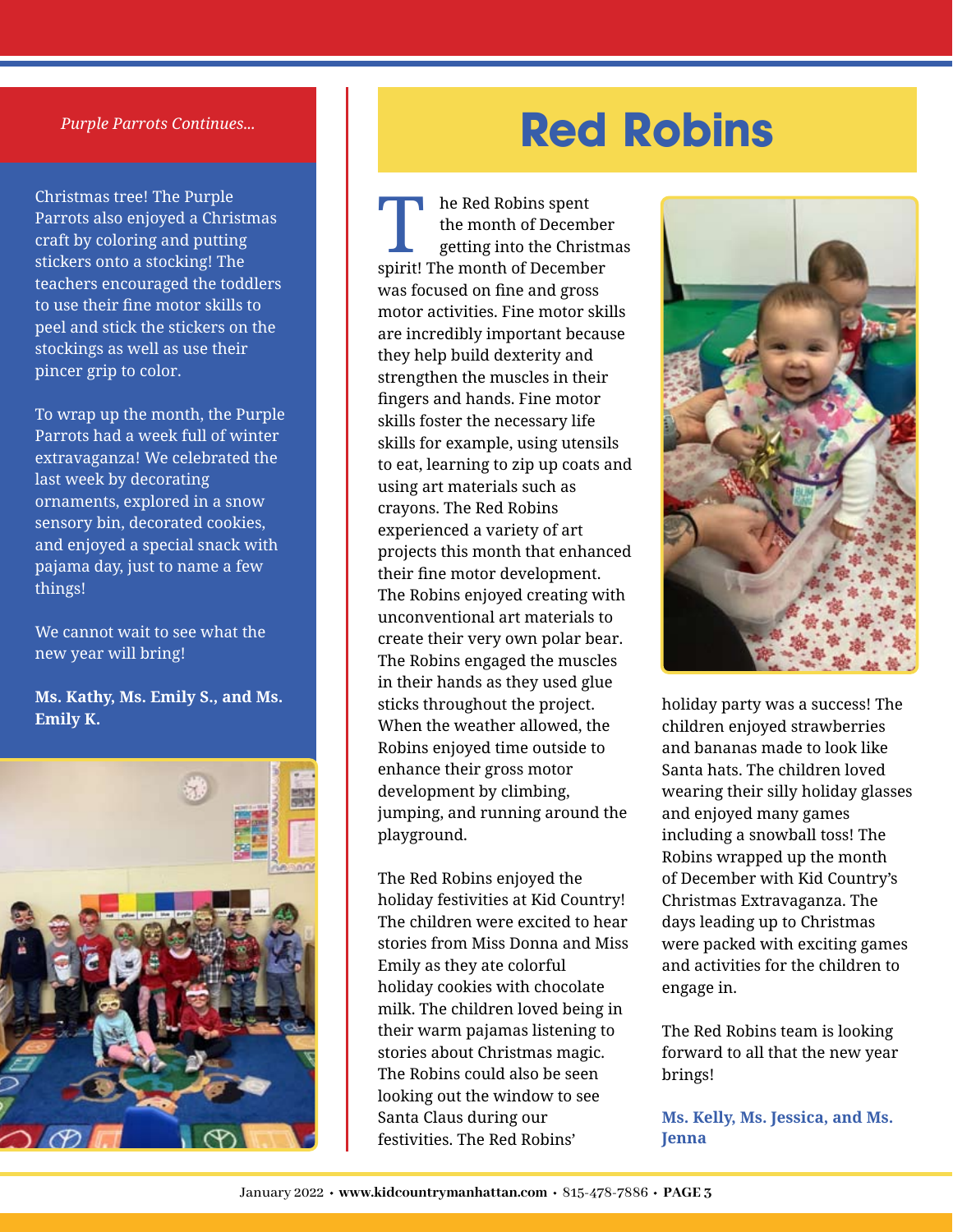# **Green Frogs**

prepared for Santa's arrival! To help deck our bare walls the Frogs painted a large tree for the classroom. We then used our fine motor skills to cut out shapes and decorated them for our tree. The Frogs read many stories about Santa coming down the chimney, so we created our very own fireplace where each Frog decorated and hung a stocking. hristmas cheer filled the air in the Green Frogs room this month as we

To practice letter writing and recognition, the Green Frogs teachers had light bulbs cut out to create our light bulbs names. Each Green Frog wrote the letters of their name on the light bulbs and then strung them on paper. We wanted to share our Christmas cheer with the whole building, so we hung them in the hall for all to see!

The Frogs discussed what they are going to leave out for Santa to snack on, but then were wondering what about the flying reindeer? We decided to create a yummy snack for them to! Several ingredients including sunflowers seeds, Cheerios, oats, and the all-important glitter were used to make the reindeer snack. Each ingredient was given a specific measurement such as "2 scoops or 4 scoops". The Frogs took turns identifying the numbers and placing that number of scoops in their bag for the reindeer. They were careful to mix the yummy



snack and are now ready to sprinkle it on the front lawn to guide the reindeer to their house.

The Green Frogs had a great time at our classroom Christmas party! We had several games such as fishing for candy canes, reindeer ring toss, and stacking marshmallow snowmen! We concluded our Christmas celebration with a Kid Country Christmas Extravaganza! We made ornaments, decorated Christmas cookies, and painted snowy pictures with marshmallows! We also played Christmas games and discussed our favorite things about Christmas.

We wish everyone a Happy New Year!

#### **Ms. Fran and Ms. Molly**

### **Orange Owls**

many different levels! The use of fine motor skills came in handy as we created fun Rudolph reindeers with their handprints, cut out unique snowflakes, and beaded our own candy canes! The week of Christmas brought laughter and comfort as we held our annual Christmas parties in each classroom! The Owls partook in a very yummy snack that consisted of creating a Christmas tree out of ice cream cones and frosting and topped it off with M&M's. During our party, the Owls created reindeer food with their friends to sprinkle out on Christmas Eve. his month brought cheer

The holiday months are always busy for everyone, so we decided to take a circle time to talk about what we wanted for Christmas and all about our elves and Christmas decorations. We also discussed different traditions that we have with our families and friends! Many shared similar traditions such as decorating the Christmas tree, looking at Christmas lights, and making Christmas cookies to decorate.

We want to thank every parent for giving us the time we need to recoup from the holidays and busy times the week after Christmas. We have all seen our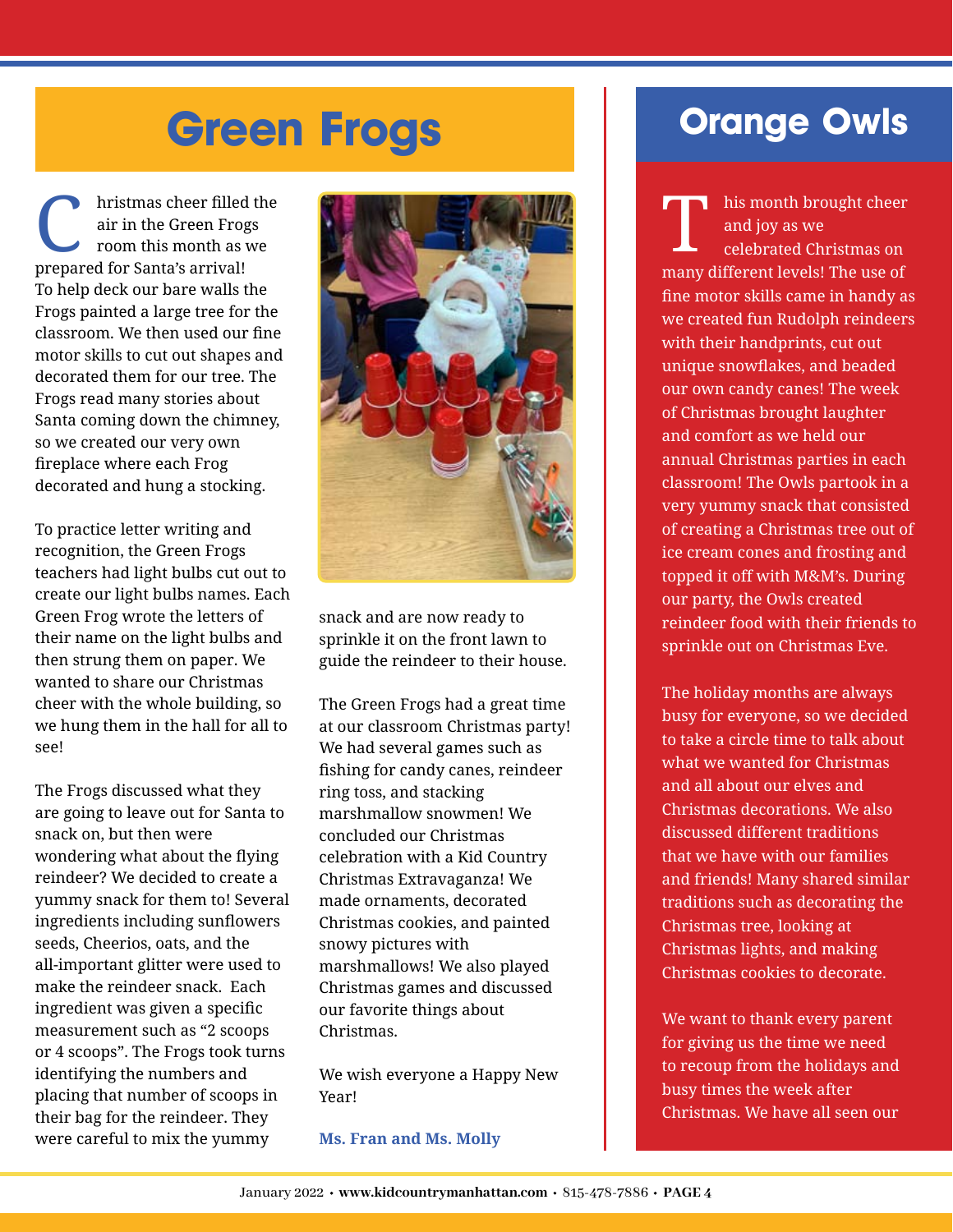#### *Orange Owls Continues...*

share of struggles this year and could not thank you more for the opportunity to spend more time with our family and friends!

**Ms. Bailey and Ms. Krista**





## **Blue Gills**

Gingerbread Man is a great folk tale filled with silly rhymes and stemmed into many activities for the Blue Gills. The Gingerbread Man supplied many learning concepts for the Blue Gills from counting to early reading skills with rhyming concepts. Ms. Rhonda and Ms. Wendy took the reading the Gingerbread Man tale to the next level by comparing and exploring five different versions of the tale. This created different perspectives for the children regarding the same plot. By providing different perspectives the children expand he Blue Gills ventured into the world of the<br>gingerbread man. The

their thinking methods. It was a fun month of the Gingerbread Man filled with lots of learning concepts and laughter.

To close out the shorter month in the Blue Gills classroom we celebrated the upcoming holiday week with a holiday bash. The children were all smiles through out each planned activity and loved our fun snack. We even had a special gift exchange with our peers, it was a lot of fun seeing everyone open their small gift. The Blue Gills will enjoy a short break and get right back down to learning fun after the new year.

**Ms. Rhonda and Ms. Wendy**